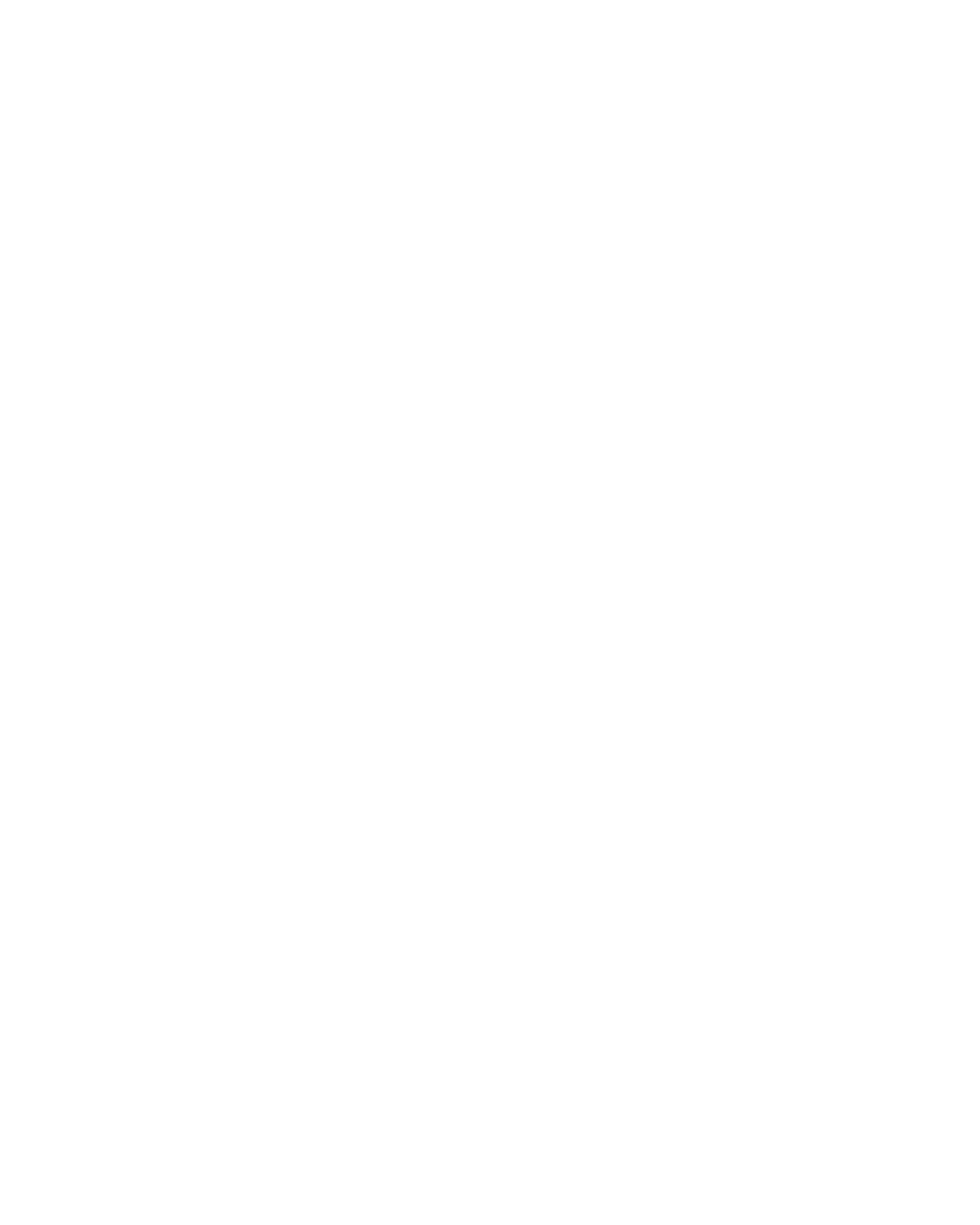

#### Smart DOTS + Soft MOBS: NY 2028 Environmental Mobility

by Mitchell Joachim, Aurel von Richthofen, Lydia Kallipoliti, Matt Cunningham, Fred James, Maria Aiolova **Terreform ONE**

**Smart DOTS** is a radical strategy for rethinking the crossroad by "injecting" a system of intelligent environmental elements -"smart dots"- that can spread out from the core to the periphery, reorganizing the streetscape. The design scheme is a critique of the hard boundaries that the automobile inflicts to the function of the streetscape, where people are forced to move around cumbersome barriers and often dangerous metal cars. Our future street is a soft, gradient field: a "pixelated" urban landscape of distributed functions, with no hard borders between different street occupancies.

**Soft MOBS** invokes a new technological and material arrangement for adapting cars to cities in pliable organized movements -"soft mobs," while it also suggests the use of softer vehicles where users can be in direct contact with the street. While architects and urban designers mostly take cars as given, and are content to design streets and public spaces around car movement, here we challenge and reverse this well-worn assumption.

The design is organized in three phases 2008, 2020 and 2028 respectively. In Phase 2008, we suggest to take minor design interventions as immediate safety measurements against continual conflicts of pedestrians with automobiles. Phase 2020, signals a transition period, where car lanes are narrowed, pedestrian zones are widened, bicycle bollards are introduced with new car technology and gentle congestion. Already in Phase 2020, we are suggesting the placement of environmental "smart dots," or green modules that filter rainfall, greywater, and at the same time, slow down traffic separating smoothly walking zones, bicycles and transportation zones. Phase 2028 is the future embodied in "pixelated" surfaces, gradient green zones, and living self-sufficient machines that provide their own energy, generating electricity through air movement. In the future, giant benevolent air-cleansing blimps dangle tentacles to collide spongy seats in a playful catch-and-release plan for people moving about town. All life is enveloped in a sentient ecology of street, mobile systems, and people.

While the proposal is specifically tailored for the Ninth & Fourth intersection in Brooklyn, it signals a new vision for the city, crystallizing images of civilization reinventing itself. Smart DOTS and Soft MOBS may function as a prototypical strategy for inserting soft plazas in various street intersections. We can rethink the city as whole by making nodal changes that may grow to infiltrate the rigid grid in which we currently live.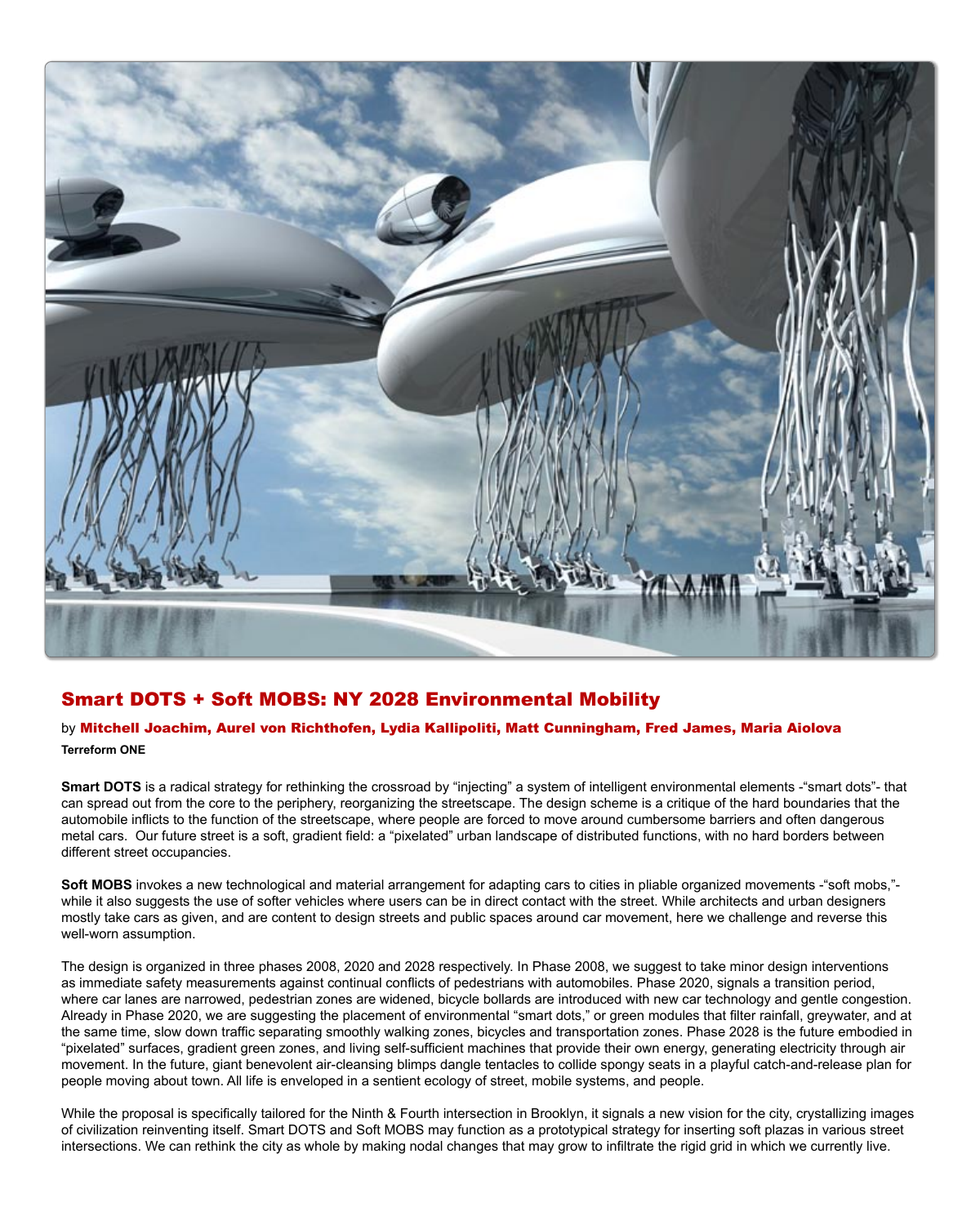

Partnerships in Learning

### **The**

# fantastic and the constructible

### Guest Editor: Kevin A. Cespedes

**AutoDesSys** 

2011 Riverside Drive Columbus, OH 43221 Phone: (614) 488-8838 Fax: (614) 488-0848

www.autodessys.com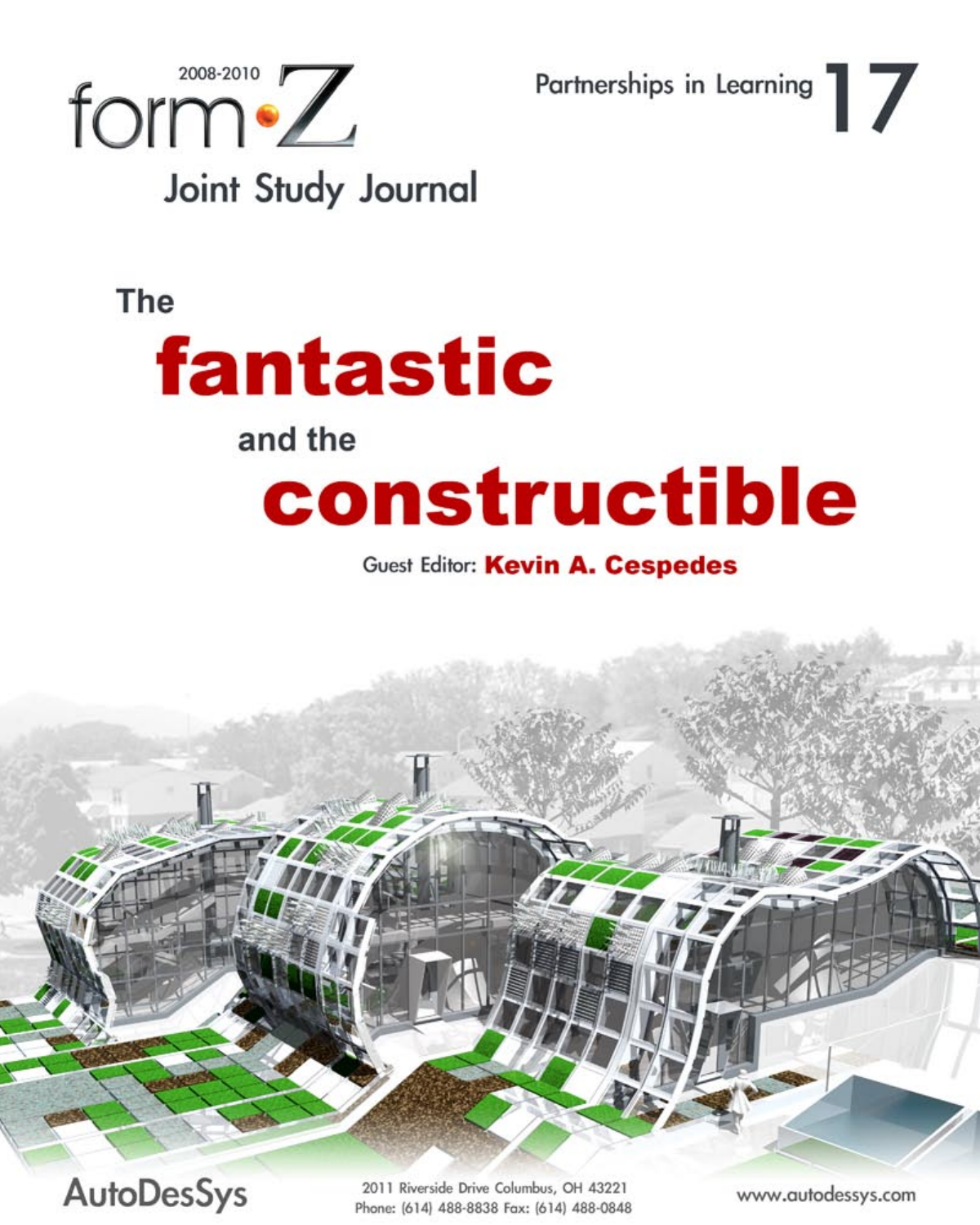## Partnerships in Learning 17

**2008-10 form•Z Joint Study Journal**

#### **October 2010**

Guest Editor: **Kevin A. Cespedes** Assistant Editor to the Guest Editor: **Tamara Suderman**

Editor: **Chris I. Yessios** Art Editor: **Matt Glomb** 

#### **Reviewers**

**Andrzej Zarzycki**, New Jersey Institute of Technology **Michael MacPhail**, Wentworth Institute of Technology, Boston

#### **ISBN: 978-0-9792943-3-4**

• COPYRIGHT © 2010 by AutoDesSys, Inc., the schools, and the individuals who contributed the images contained in this report. All rights reserved.

• TRADEMARKS: **form•Z**®, **RenderZone**® **Plus**, are registered trademarks of **AutoDesSys, Inc.** All other trade names mentioned in this document are trademarks or registered trademarks of their respective companies.

• This document was created electronically using Adobe InDesign® on an Apple Macintosh® computer.

#### **Acknowledgements**

I would like to give my personal thanks to all of our contributors, who have brought new insight into the discourse of design education using digital media. Their pioneering research toward new educational methods will impact the discipline for years to come. I extend my appreciation to the peer reviewers, for without their help and guidance, the sustained level of content quality would not have been possible. I'd also like to give special thanks to Tamara Suderman, in her role as Assistant Editor to the Guest Editor, for her tireless efforts to help make this publication a sound collection of thoughts from various points of view, engaging at each turn of a page.

*Kevin A. Cespedes*

#### **Image Credits**

*Front Cover* by **Samuel Tannenbaum**, Texas Tech University *Back Cover* by **Thomas Rusher,** University of Texas at Arlington *Inside Title (page1)* by **Mitchell Joachim**

#### **About the form•Z Joint Study Program**

The **form•Z** Joint Study is a program by which AutoDesSys Inc. supports and subsidizes the learning of the new digital tools, primarily 3D modeling, by students at Universities and High Schools worldwide. When schools agree to incorporate 3D modeling in their curriculum, AutoDesSys provides them with **form•Z** and/or **bonzai3d** licenses, one year at a time, at the cost of material and processing. In return the schools agree to report about their experiences, to offer recommendations, and to share the projects produced by their students or researchers. This publication is largely, but not exclusively, based on that material.

#### **Preface**

The17<sup>th</sup> issue of the form $\cdot$ Z Joint Study Journal is here, early in the academic year to benefit those who have been part of the Joint Study Program, as well as all others who have a keen interest in 3D design. We owe this to the outstanding efforts of this year's Guest Editor, Kevin A. Cespedes, the contributors, and the reviewers, who have been instrumental in producing an admirably relevant and contemporary publication that will prove a valuable teaching resource. Our sincere thanks to all of them!

This Journal is bi-annual due to the delayed publication of the previous issue. It covers the years from 2008 to 2010. As it became impractical to produce a Journal for 2008-09, the contributions for that year were put off and were combined with those for 2009-10. As a result of this, the student awards and the material referred to in the articles span two academic years. Consequently, the content is richer and more abundant and AutoDes-Sys may consider adopting this schedule as a norm for its future academic publications.

While this issue of the Journal is available in print, on DVD, and online, we have seen indications that currently people prefer the latter two variations. Preferring to view this Journal on a screen or online is only one of the changes that have occurred since the early issues of the Joint Study annual publications. The field of computer-aided design has matured impressively as have the digital tools, which are not a novelty anymore. Instead, they have become a standard in the practice of all design fields. We do not debate the appropriateness of these tools anymore, but we seek to uncover their potentialities, the possibilities, and the capabilities with which they arm the designer. Especially the younger generation of designers who were brought up and educated almost exclusively with digital tools are frequently anxious and excited to unravel all kinds of forms that they often do not even anticipate. They face the task of figuring out whether the virtual entities they produce on their screens can be constructed. This is the theme of this Journal.

When Kevin Cespedes proposed the theme "The Fantastic and the Constructible," we gladly realized the opportunity to provide a forum for a very real and current subject that has surfaced mostly due to the available digital tools. Kevin has done an excellent job in assembling contributions that elaborate on both fantastic and constructible projects, but above all that debate how the former may inspire and drive the latter, resulting in forms never before attempted. There are also contributions that look into the promises of the future and seem to conclude that the possibilities are rather endless.

One person who predicted and prescribed today's state of the digital tools rather persuasively, when they were still the "future," starting back some 40 years ago, was William Mitchell, who passed away earlier this year. The idea to dedicate this Journal to him came out of the interview that Kevin did with Mitch and Andrzej (see page 72). AutoDesSys is delighted to have embraced it. Bill had not only been a strong friend of the early research that went into form•Z, he had also provided some crucial input to the direction the program took, since its early days. All of us, workers of the digital tools, will be forever indebted to him and the legacy he leaves behind.

*C.I.Y.* **C.I.Y.**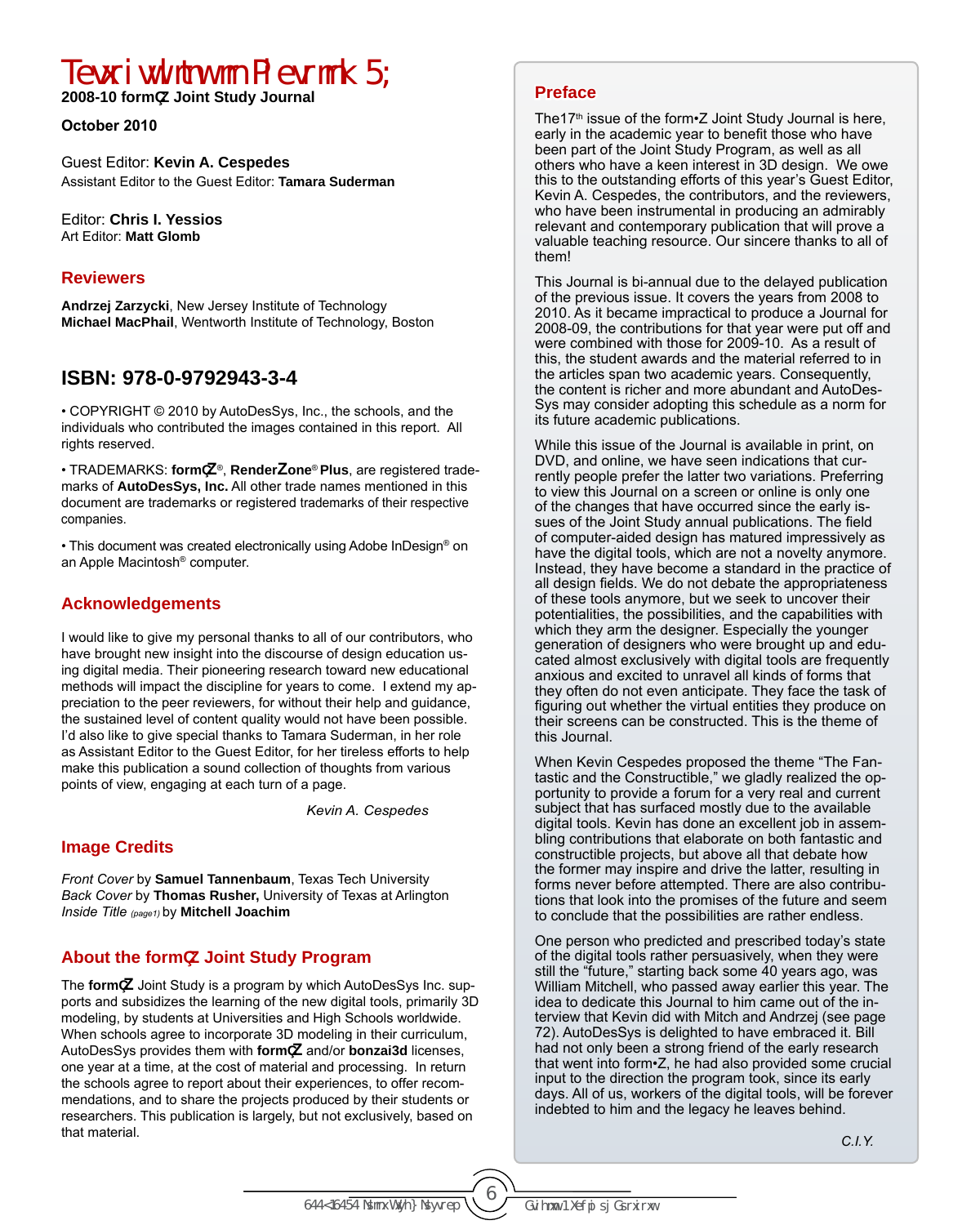## Table of Contents

| Smart DOTS + Soft MDBS:                                                           |              |
|-----------------------------------------------------------------------------------|--------------|
| NY 2028 Environmental MobiltyInside front cover                                   |              |
| by Mtchell Joachim, Aurel von Richthofen, Lydia Kallipoliti,                      |              |
| Matt Curringham, Fred James, Maria Aidova                                         | Const        |
|                                                                                   |              |
|                                                                                   |              |
|                                                                                   | Digita       |
| form Z Joint Study Program Annual Awards 5                                        | <b>Why</b>   |
|                                                                                   |              |
|                                                                                   | Hydro        |
| Dedication/ Tribute to William J. Mitchell30                                      |              |
|                                                                                   |              |
| 32                                                                                | Abuja        |
| by Bennett Neiman                                                                 |              |
| Texas Tech University                                                             |              |
| Animate Assemblies Readive Strudures                                              | The S        |
| (Empirical Modeling, Component Logic, Sustainability)40                           |              |
| By Thomas Rusher                                                                  | Desig        |
| University of Texas at Arlington                                                  |              |
| An Investigation on Archi-Textile through                                         | <b>Bosto</b> |
| by Chen-Cheng Chen and Jing-Ti Tsai                                               | Well         |
| Tankang University                                                                | Qusto        |
|                                                                                   |              |
| by Thomas Fowler IV                                                               |              |
| California Polytechnic State University                                           | Under        |
|                                                                                   | Diary.       |
| by Asterios Agkathidis                                                            |              |
| <b>Lebanese Amerion University</b>                                                |              |
| Design and Fabrication                                                            | Comp         |
|                                                                                   | Basic        |
| by Chen-Cheng Chen, Hung-Ming Chen, and Chen-Chia Li<br><b>Tankang University</b> |              |
| A Conversation with                                                               | Trans        |
|                                                                                   |              |
| Edited by Kevin A.Cespedes                                                        |              |
| Boston Architectural College and Wentworth Institute of Technology                | Joint:       |
| Psychological Tension and the Fantastical Mechanism                               | Moon         |
| 83                                                                                | Envisi       |
| by Jean Perrin Rahbar                                                             |              |
| Boston Graduate School of Psychoanalysis                                          | Bosto        |



| Constructed Fantasies   Fantastic Constructions86<br>by Vincent Hui<br>Ryerson University                                                                                                                      |
|----------------------------------------------------------------------------------------------------------------------------------------------------------------------------------------------------------------|
| Digital Media Effects on Design Pedagogy.<br>by Murali Paranandi<br>Mami University                                                                                                                            |
| by Alex Fritz<br>Mami University                                                                                                                                                                               |
| by Alex Fritz<br>Mami University                                                                                                                                                                               |
| by Ganapathy Mahalingam, PhD.<br>North Dakota State University                                                                                                                                                 |
| by Kevin A. Cespedes<br>Boston Architectural College and Wentworth Institute of Technology                                                                                                                     |
| Well Beyond the Box: Digital Fabrication and Mass<br>Oustomization at very early Architectural Education107<br>by Neander Silva and Edlamar Lima<br>Laboratory of Architectural Design and Digital Fabrication |
| Underworld Form Exploration A Studio<br>Diary112                                                                                                                                                               |
| by Tamara Suderman<br><b>Boston Architectural College</b>                                                                                                                                                      |
| Computer Modeling and Visualization using form Z in a<br>By Abimbola O. Asojo<br>University of Oklahoma                                                                                                        |
| by Sophia Sobers<br>New Jersey Institute of Technology                                                                                                                                                         |
|                                                                                                                                                                                                                |
| Mbon Capital:<br>Envisioning a Lunar CityInside back cover<br>by Kevin A. Cespedes<br>Boston Architectural College and Wentworth Institute of Technology                                                       |

2008-2010 Joint Study Journal Canadian Greenits - Table of Contents